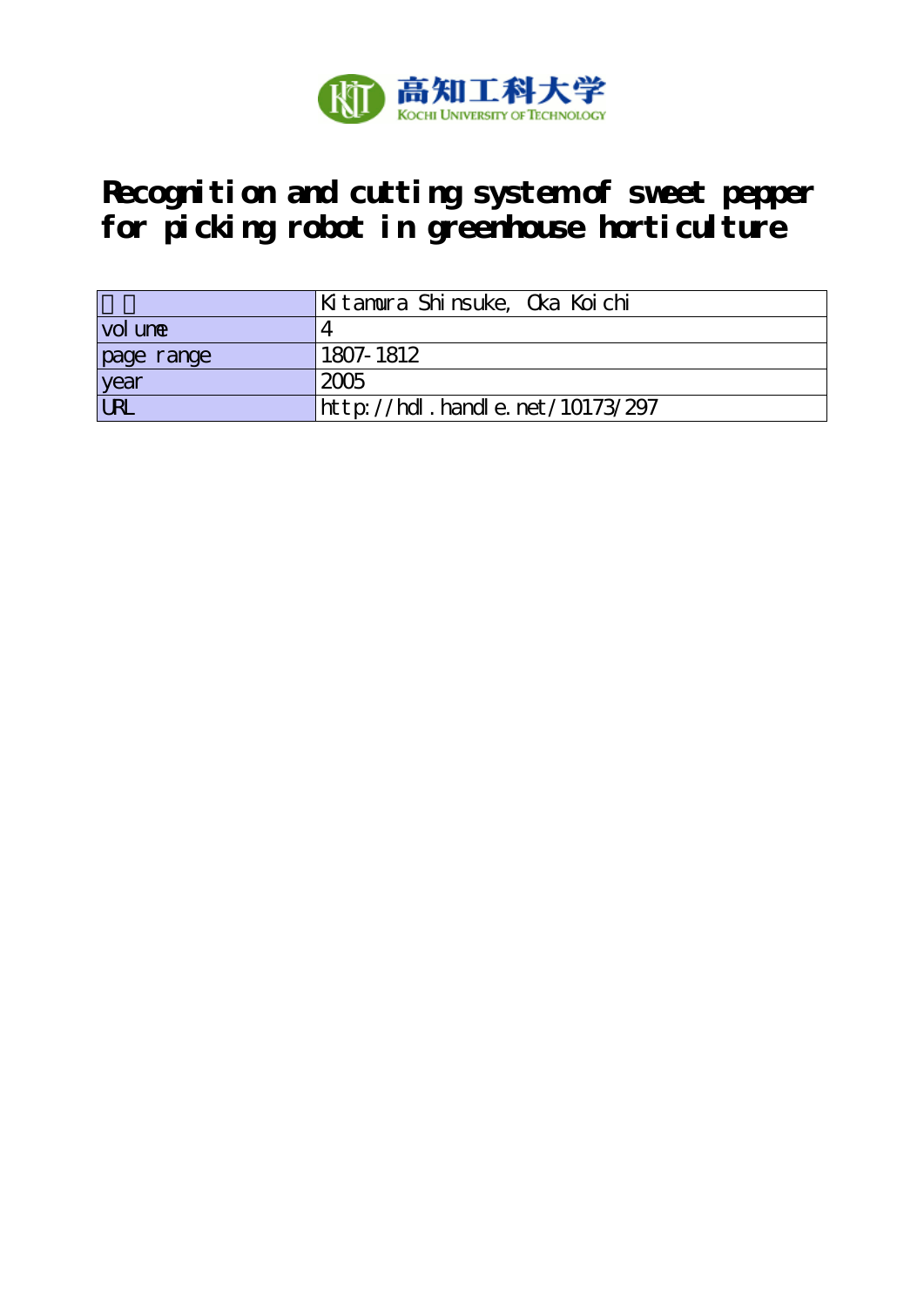### **MAIN MENU AUTHOR INDEX**

## Recognition and Cutting System of Sweet Pepper for Picking Robot in Greenhouse Horticulture

Shinsuke Kitamura Koichi Oka

Kochi University of Technology<br>185 Miyanokuchi, Tosayamada-cho, Kochi, 782-8502 Japan 185 Miyanokuchi, Tosayamada-cho, Kochi, 78

*Abstract* **- This paper describes recognition and cutting system of sweet peppers for picking robots in greenhouse horticulture. This picking robot has an image processing system with a parallel stereovision, a camera positioning system to follow the sweet pepper by visual feedback control, and a cutting device. A prototype robot system has been made and is introduced. Experiments of the prototype prove that performance of the cutting system depends on recognition of fruits of sweet peppers. Consequently, the robot has ability for picking sweet peppers.**

*Index Term s- Picking Robot, Image Processing, Recognition, Visual Feedback Control, Stereovision, Sweet Pepper, Greenhouse.* 

### I. INTRODUCTION

In Japan, greenhouse horticulture is flourishing as shown in Fig.1. Greenhouses are covered with vinyl sheets, and keep vegetable from farming enemies such as strong wind, bad weather, harmful insect, and so on. Greenhouse horticulture help agricultural products to grow more efficiently and keeps them high quality because of the controlled circumstance. In recent years, the shortage of farming labor force is getting worse because of impact of the falling birthrate and the aging farmers. For the solution of this problem, some automatic greenhouse horticulture systems have been proposed. They are, for example, automatic temperature control system, automatic watering system, automatic picking system, and so on. Automatic temperature system and automatic watering system have been investigated. Picking robots for eggplant and tomato have been also studied [1][2]. However, their picking robots have not been put to practical use in greenhouse horticulture.



Fig.1 Photograph of greenhouse

*Department of Intelligent Mechanical Systems Engineering Department of Intelligent Mechanical Systems Engineering*  185 Miyanokuchi, Tosayamada-cho, Kochi, 782-8502 Japan 185 Miyanokuchi, Tosayamada-cho, Kochi, 782-8502 Japan 075031e@gs.kochi-tech.ac.jp oka.koichi@kochi-tech.ac.jp

> The difficulty of picking robots exists in identification of fruits, cutting systems, moving systems, and so on. Recognition of fruits is newly carried out by image processing using camera. Therefore, the picking robot system for the fruit that has special color such as eggplant and tomato has been investigated. Although sweet pepper is major agricultural produce in greenhouse horticulture, its picking robot has not been studied. Because the color of fruits is almost same of leaves, and recognition of the fruit is difficult.

> This paper aims development and a feasibility study for the picking robot of sweet peppers using usual image processing technique we constructed the recognition system of sweet peppers and its position, camera positioning system for cutting the stem, and picking robot using these systems. In the results of experiments, if the fruit of the sweet pepper was sharply defined, this robot could cut the stem of the recognized sweet pepper. First, the picking operation for sweet peppers in greenhouse by farmers is introduced. Second, the outline of the picking robot for sweet peppers is explained and prototype of the robot is introduced in detail. Third, the recognition system of sweet peppers control system is explained. Last, the result of experiment is introduced.

### II. Picking robot

### *A. Picking operation by farmer*

Sweet pepper trees are planted on chins in greenhouse and sweet peppers are growing on trees as shown in Fig.2. Sweet peppers that are within the standard are picked by farmers. The procedure to pick sweet peppers is follows. First farmers look for sweet peppers that meet the standard of its size/shape with their eyes and hands. They cut stems of the selected sweet peppers, and put into the container as shown in Fig.3.



Fig.2 Photograph of sweet pepper growing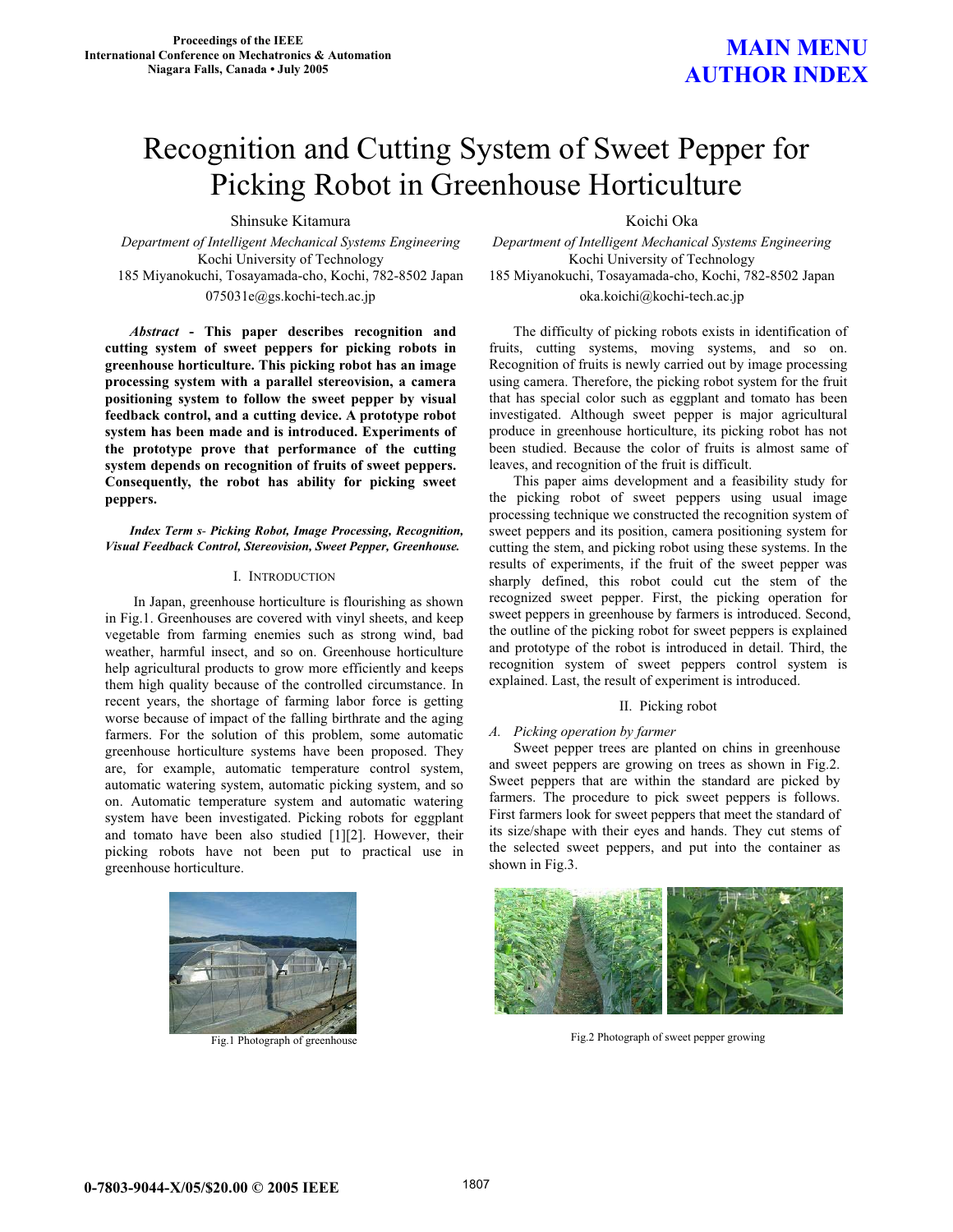

Fig.3 Picking of sweet peppers by farmer

### *B. Over view*

Our study is the development of picking robot that can recognize sweet peppers, cut the stem, and put the fruit into the container as farmers. Main functions required for this picking robot are shown in Fig.4. They are a recognition technology, a picking technology, and a moving technology. To realize for these functions, the picking robot has an image processing system with a parallel stereovision, a positioning system to follow the recognized sweet pepper by visual feedback control, and a cutting device.

An illustration of a picking robot is shown in Fig.5 and a photo of a prototype robot is shown in Fig.6. This robot is approximately 1000mm wide, 550mm deep, and 1400mm high. When wheels do not move, operating range is 230mm in the horizontal direction, 180mm in the vertical direction, and 180mm in the depth direction. Within the range, it is possible to cut the stems of the recognized sweet peppers. The cutting device is fixed to the frame where two cameras are installed. It moves 80mm in the forward direction, and cuts the stem of the recognized sweet pepper by a pruner.

#### *C. Robot system*

*1) Image processing system*: The image processing system consists of two color CCD cameras, a capture board, and image processing applications. The image processing system is illustrated in Fig.7. This camera is a high image –quality CCD camera of RF SYSTEM whose specification are 680,000-pixel 1/4inches CCD and 450 TV lines resolution. The image capture board is PicPort of Leutron, and the image processing application is HALCON of MVTec. Two cameras are placed in parallel, detect the position of the sweet pepper can be detected by stereovision method.

*2) Camera Positioning System:* To cut the stem of the recognized sweet pepper, positioning system uses the feedback loop with cameras for the recognized sweet peppers. In this positioning system, camera can be positioning as it follows the sweet pepper in the three dimensions, horizontal direction, vertical direction, and depth direction. The positioning system has slide rale, timing belt, and DC motor in each dimension. All motors controlled by DSP controller. Image processing system provides the information of the position of the sweet pepper to the controller. Based on the information the positioning system controls the camera position. The positioning system of the camera is shown in Fig.8.







Fig.5 illustration of picking robot



Fig.6 Prototype picking robot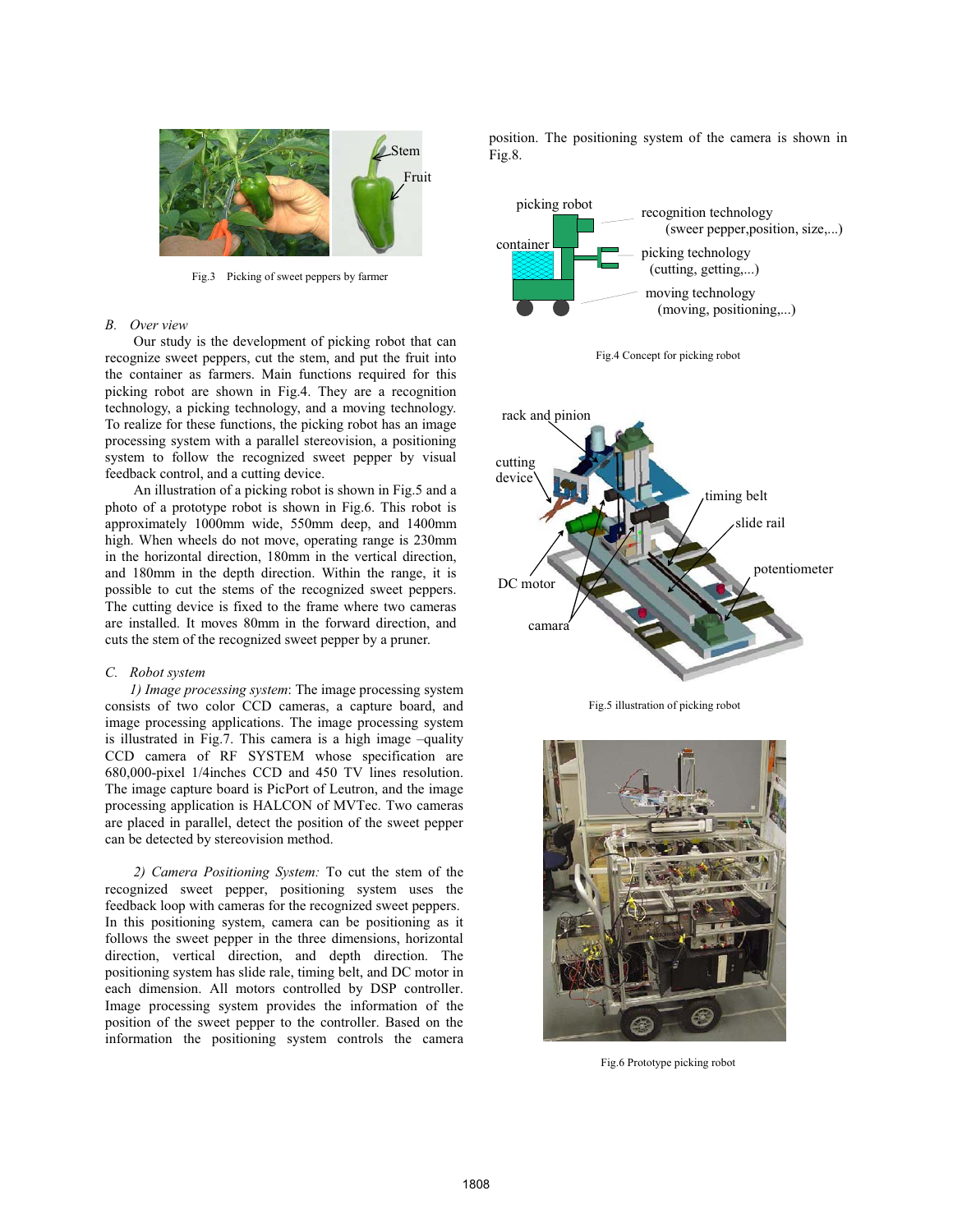

Fig.7 image processing system



Fig.8 camera positioning system

#### *C. Recognition*

*1) Image processing algorism*: In the image-processing algorithm, the fruit of the sweet pepper is recognized by binarization of HSI color specification. HSI color specification system is one of color image expressions, it consist of three images that are hue, saturation, and intensity. The flow chart of recognition algorism is shown in Fig.10 and Fig.11. However, this algorism cannot recognize fruits in the image with leaves as shown in Fig.12(c), because the color of fruits is almost same color of leaves. For identifying a fruit from leaves, this system need lighting for peppers. When sweet peppers are lighted, the grey values of fruit are different from it of leaves in the saturation of HIS as shown in Fig.12 (d). Only fruit part can be recognized by this algorism and lighting in the image. Serial of the processing images of the proposed method are shown as Fig.13.

 2*) Stereovision*: Stereovision system of two cameras that measure the distance between the camera and the sweet pepper is illustrated as shown in Fig.9. The coordinates of a sweet pepper in the left and the right captured images are different. The distance *d* is calculated from the substraction  $(xl - xr)$  as

$$
d = bf/(x\ell - xr) \tag{1}
$$

where *f* is focal length, and *d* is distance of two cameras [4]. The horizontal and vertical position of the fruit of the sweet pepper can be measured from the image directly. Consequently, the 3D information of the fruit could be obtained



Fig.9 Parallel stereovision



Fig.10 flow chart of image possessing



Fig.11 image processing algorism for recognition of sweet pepper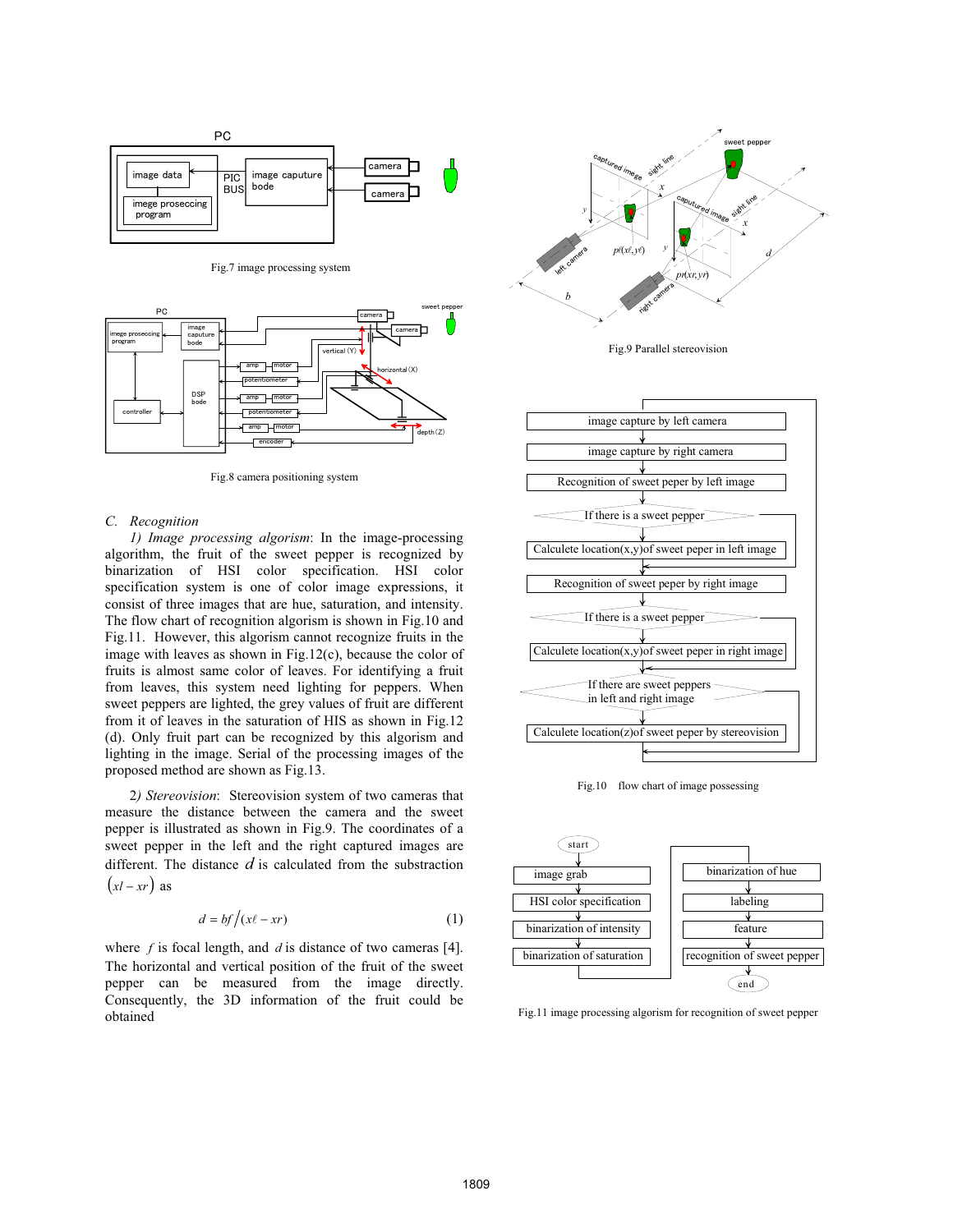

(a) Image grab without light (b) image grab with light



(c) Grey value without light



(d) Grey value with light

Fig.12 Change of grey value by light



Fig.13 Example of image processing

(c) Labelling (d) Feature quantity

#### *D. Camera positioning system*

The positioning system of cameras controls three actuators for the frame which has a cutting device and cameras shown in Fig.5 and uses visual feedback control. The block diagram of visual feedback control is shown in Fig.14. The system is operated as follows. First, two CCD cameras move around with capturing the color images as a fruit of a sweet pepper is recognized on both images. After the fruit has been caught, the center of the fruit is made to align to the reference center as shown in Fig.15. Last, the depth position is calculated from the center positions of the both recognized fruit images, and actuates the frame in the depth direction until reference depth position.

#### *E. Cutting device*

Photos of the cutting device are shown in Fig.16. We use parallel linkage mechanism as shown in fig.17 and a pruner. This pruner can be opened and closed by the DC motor control. The pruner is a usual one, and is easily and attached removed by the parallel linkage. Consequently, the pruner is easily changeable, as it has an ability to keep cutting performance sharply by grinding.

The cutting device is set on a translational link, which is driven by rack and pinion as shown in Fig5. After the camera has positioned for the recognized pepper, the link extends and the cutting device is approached for the pepper and cut it.



Fig.15 Visual feedback control in image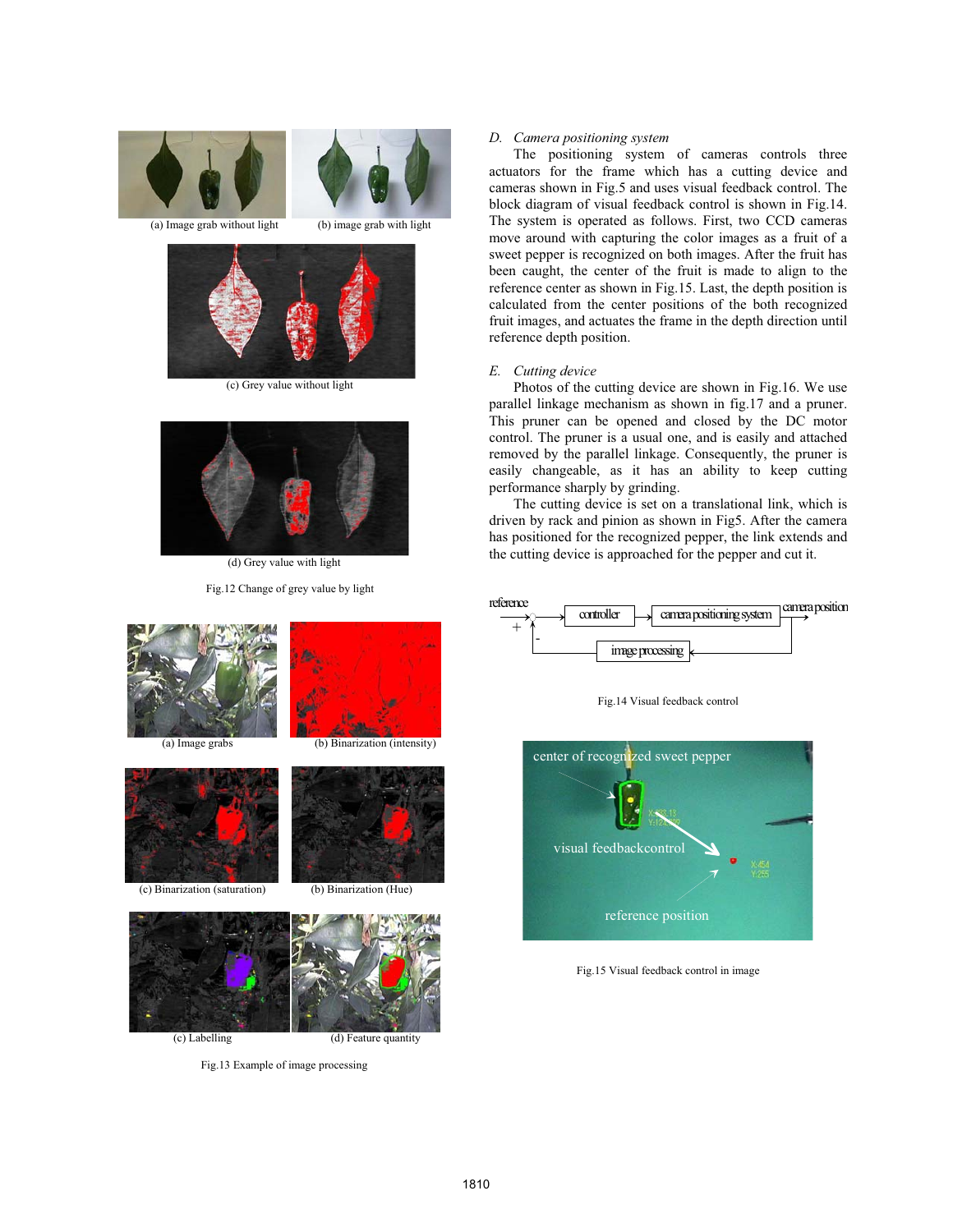

Fig.16 paralleled linkage mechanism



(a) Open the pruner



(b) Close the pruner

#### Fig.17 Picking device

#### III. EXPERIMENT AND RESULT

Experiments were carried out in two cases. One is without leaves as shown in Fig.19 and Fig.21, anther is with leaves as shown in Fig.20. The flow chart of the picking operation is shown in Fig.18.

In the experiment without leaves, the sweet pepper was set in front of the picking robot as shown in Fig.19. First, two cameras moved in the horizontal and vertical, to look for the sweet pepper by the image processing (Fig.21 (a)). When the left camera recognized the sweet pepper, the left camera was controlled to positioning to the recognized sweet pepper using the visual feedback as come to the center position of the image. After the positioning in the two directions converged, the camera positioned to the sweet pepper in the depth direction with the stereovision method. When the positioning in the depth direction finished, the link is slid and the cutting device is approaching to the stem, and cut it as shown in Fig.21(c) and Fig.21 (d). After the cutting of stem, this robot returns to the initial position. In this case, the recognition of the fruit and the cutting of the stem went well. Another sweet peppers operation also went well.

In experiment with leaves, all of sweet peppers shown in Fig.20 could be were recognized, and the fruits of the left side and center could be cut. But the fruit of the right side was failed in cutting, because leaves covered the stem where the pruner would cut.

#### IV. CONCLUSION

A picking robot for sweet peppers in greenhouse horticulture has been developed. In this paper, the developed prototype robot has been explained about functions and each part, and the results of the experiments have been shown. The functions roughly divided into the recognize system for the fruit of sweet peppers and cutting system. The robot has recognition system and cutting system. In the recognition system, we used image processing with lighting and stereovision. In the cutting system, we developed the camera positioning system with visual feedback control and cutting device. In addition, we carried out experiments in two simple situations in the laboratory. First experiment was carried out without leaves, and recognition of the fruit and cutting the stem was succeeded. Second experiment was carried out with leaves. In the case, recognition was succeeded, but success rate of cutting the stem became low because leave covered the stem. The improvement of ability to recognize the fruit rate and the cutting system will be studied in the future research.

#### **REFERENCES**

- [1] S.Arima, S.Yuki, J.Yamashita, T.Katou, K.Marumi, "Studies on Harvesting Robot for Strawberry Grown on Annual Hill Top," ROBMEC'03, 1P1-2F-A5, 2003.
- [2] M.Morita, K.Namba, T.Nishi, "Teleperrating Robotics in Agriculture," ROBMEC'03, 1P1-2F-A1, 2003.
- [3] K.Oka, S.Kitamura, "Picking Robot in Green House –A Study of Image Recognition for Sweet pepper–," FAN Symposium'04, pp.317-318, 2004.
- [4] N.Suganura, N.Fujiwara, K.Senda, "Lane Marker Extraction on the Highway Using Stereovision System and Active Contour Model," ROBMEC'03, 2A1-1F-C3, 2003.